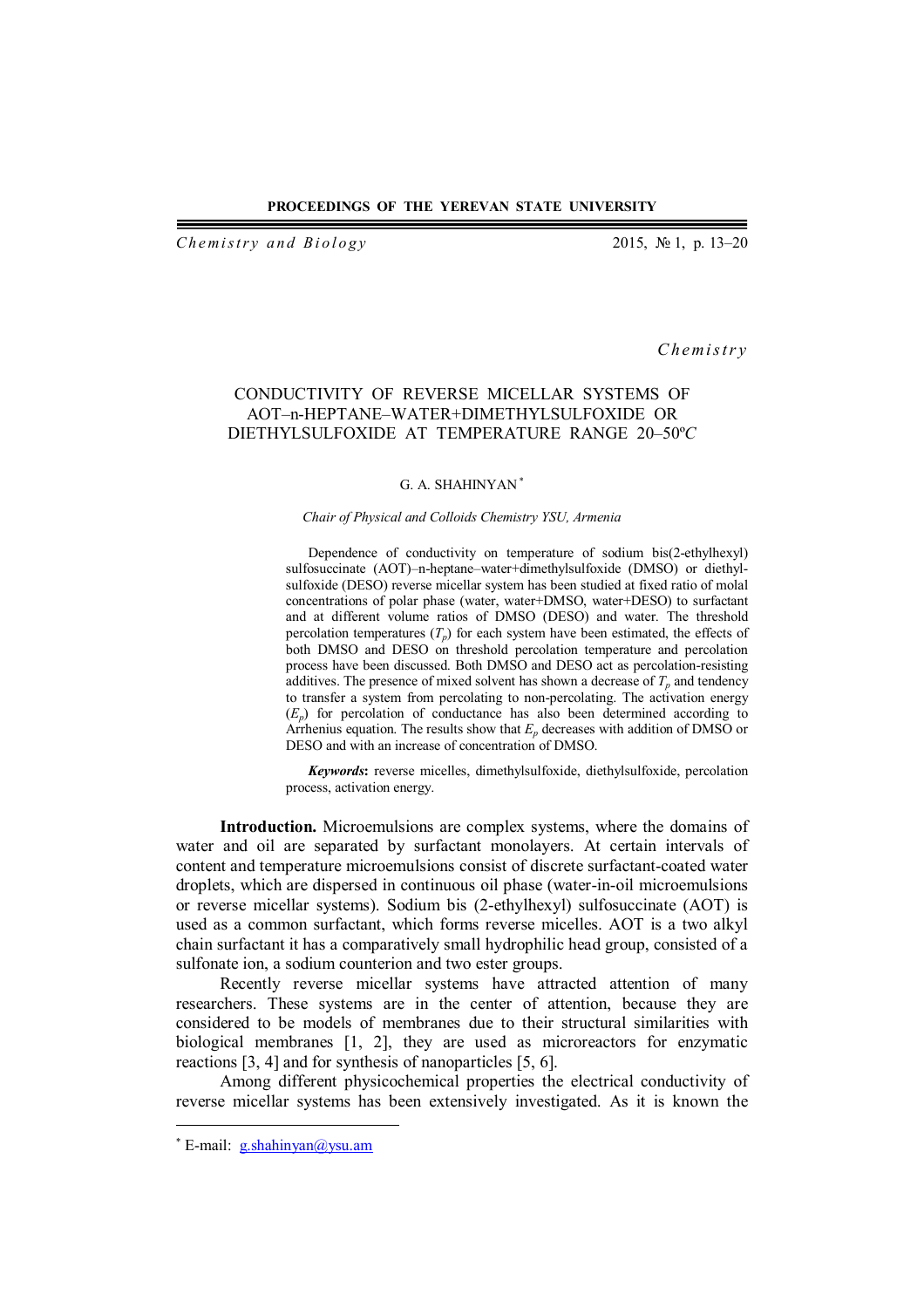electrical conductivity of such systems is very sensitive to their microstructure [7]. The study of reverse micelles has widely been concentrated on electrical percolation [8–11]. This phenomenon is characterized by sudden increase in electrical conductivity, when the temperature or the volume fraction of dispersed phase reaches a certain threshold value.

The electrical conductivity of AOT–n-heptane–water system has been studied both below the percolation threshold [12, 13] and above percolation [13, 14]. It is interesting to reveal the interactions in the reverse micellar systems, when the polar phase contains not only one pure component, but also the mixed solvents. Such works have been done previously using equimolar mixture of water+formamide [15] and of dimethylsulfoxide (DMSO)+water and diethylsulfoxide (DESO)+water mixtures with different volume ratios [16] as a polar phase. The biological significance not only of DMSO, but also of DESO has been recently recognized [17–20]. Particularly, in [16] the effect of DMSO and its homologue DESO as polar cosolvents on the distribution of vitamin E in AOT–n-heptane–water+DMSO (DESO) reverse micellar systems have been investigated.

In this work the dependence of conductivity on temperature of AOT–n-heptane– –water+DMSO or DESO reversed micellar system has been studied at fixed ratio of molal concentrations of polar phase to surfactant (*R*).

**Materials and Methods.** AOT (98%) was purchased from "Sigma Aldrich". DMSO was obtained from "LACHEMA N.P." (Brno) and n-heptane obtained from "Macrochem" (Holland). DESO was prepared and purified according to [21]. Double distilled water was used with conductance less than 2  $\mu$  *S* $\cdot$ *cm*<sup>-1</sup> at 25°*C*.

The reverse micellar systems were prepared by dissolving calculated amount of AOT in n-heptane changing the molal concentration of AOT from 0.106 to 1.912 *mol/kg*. The ratio of concentrations of different polar solvents (water, water+DMSO, water+DESO) and AOT remained constant (*R*=[polar phase]/ /[surfactant]=10) by adding appropriate amounts of water and water+sulfoxide mixtures to AOT–n-heptane systems. In works of different authors *R* varies in wide range of values (2–30), so, we have chosen an approximately average value *R*=10.

The measurements of electrical conductance of systems were carried out as a function of temperature using Jenway 4330 conductivity  $\&$  pH meter with uncertainty in measurement within  $\pm 0.5\%$ . Dependence of conductivity on temperature was studied at temperature range 20–50º*C* and at fixed *R* using a thermostatic water bath with accuracy  $\pm 0.5$ °C. The measurements were carried out under electromagnetic stirring to remove the temperature difference in the conductance cell.

**Results and Discussion.** The electrical conductivity of systems of AOT–n-heptane–water+dialkylsulfoxide (DASO) has been measured at temperature range 20–50º*C* and surfactant molal concentration range 0.106 to 1.912 *mol/kg*. The volume ratios of components of polar phase (DASO+water) were 1:1; 1:3 (DMSO) and 1:5 (DMSO, DESO). In our case, when DASO+water mixed solvent has been used instead of water as a polar phase, the question regarding to the location of organic cosolvent is rising. The results obtained by [22], where as a polar phase water+methanol (ethanol) mixed solvents were used instead of water alone, show that the higher is the polarity of organic cosolvent, the more alcohol remains in core of micelles. Taking into account that the location of cosolvent depends on its polarity and the fact, that DMSO and DESO are more polar than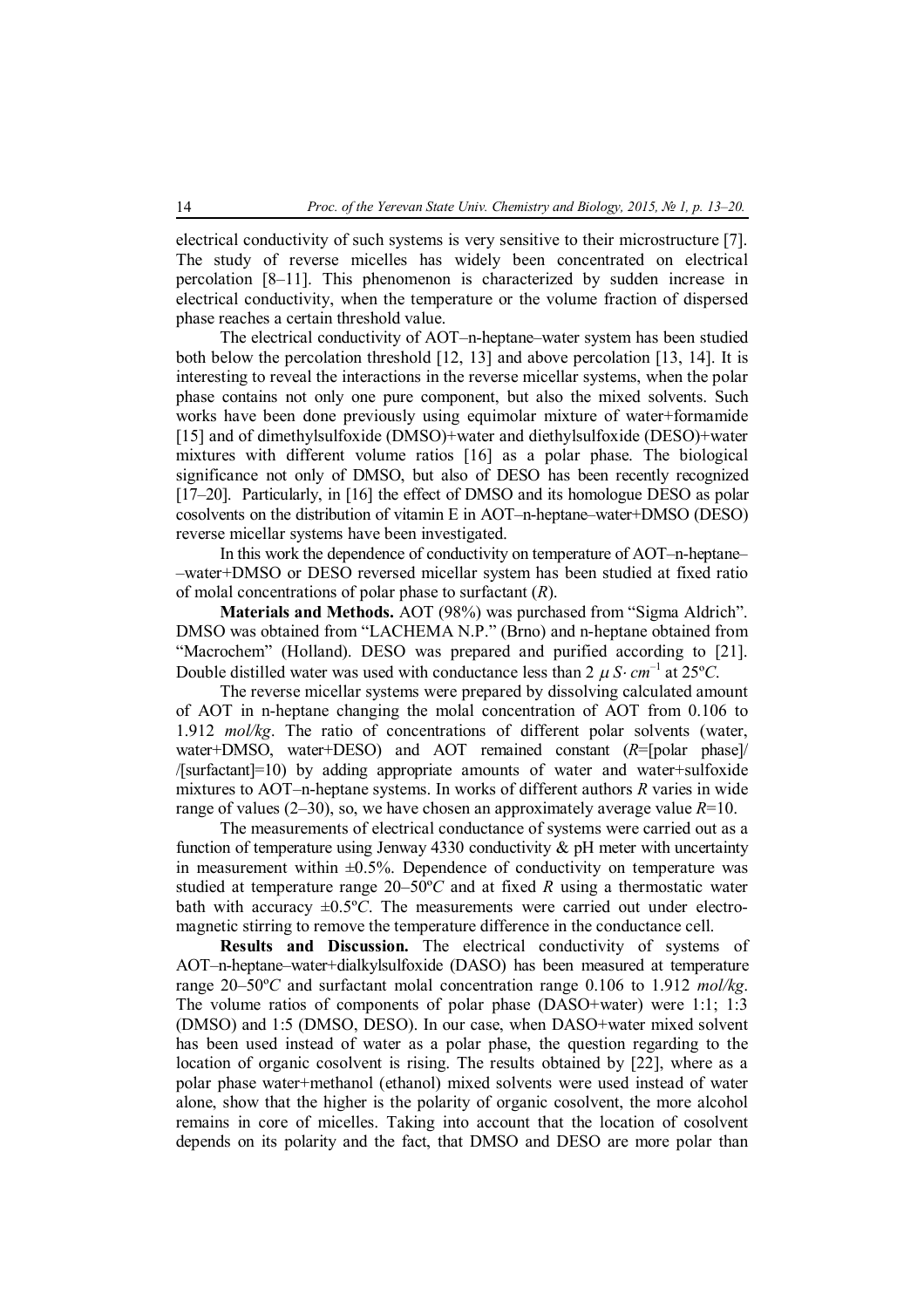above mentioned alcohols according to their values of dielectric constants (*ε*): 46.6 for DMSO and 44.1 for DESO [23], which are higher than those of methanol and ethanol: 32.6 and 24.5 respectively at 20º*C*, one can surely insist that DASO remains in the micellar core. Moreover, DMSO and DESO have a negligible solubility in n-heptane, which in its turn supports above mentioned suggestion.

It should be noted that DESO contrary to DMSO has limited solubility in AOT–n-heptane–water reverse micellar system. The solutions become heterogeneous for more contents of DESO. The most available composition for DESO was mixture with volume ratio 1:5.



Fig. 1. Conductivity as a function of temperature for AOT–n-heptane–water reverse micellar system at different concentrations of AOT and *R*=10.



Fig. 2. Conductivity as a function of temperature for AOT–n-heptane–water+DMSO (5:1) reverse micellar system at different concentrations of AOT and *R*=10.



Fig. 3. Conductivity as a function of temperature for AOT-n-heptane–water+DESO (5:1) reverse micellar system at different concentrations of AOT and *R*=10.

To compare the effect of DASO on the conductivity of these systems the plots of conductivity versus temperature are shown in Fig. 1–3, where the volume ratios for both DMSO and DESO were the same.

It is known, that microemulsions are stable solutions of polar phase, surfactant and oil. They usually have low viscosity and conductivity, where the average size of disperse phase (micelles) is 10–50 *nm*. But water-in-oil type micro emulsions may have a significant rise in conductance (100–1000 fold or more) whether volume fraction of particles or temperature reaches a certain threshold value this process is known as percolation [8]. The percolation process describes sigmoidal type dependence of conductivity from temperature (or volume fraction of micelles) [24].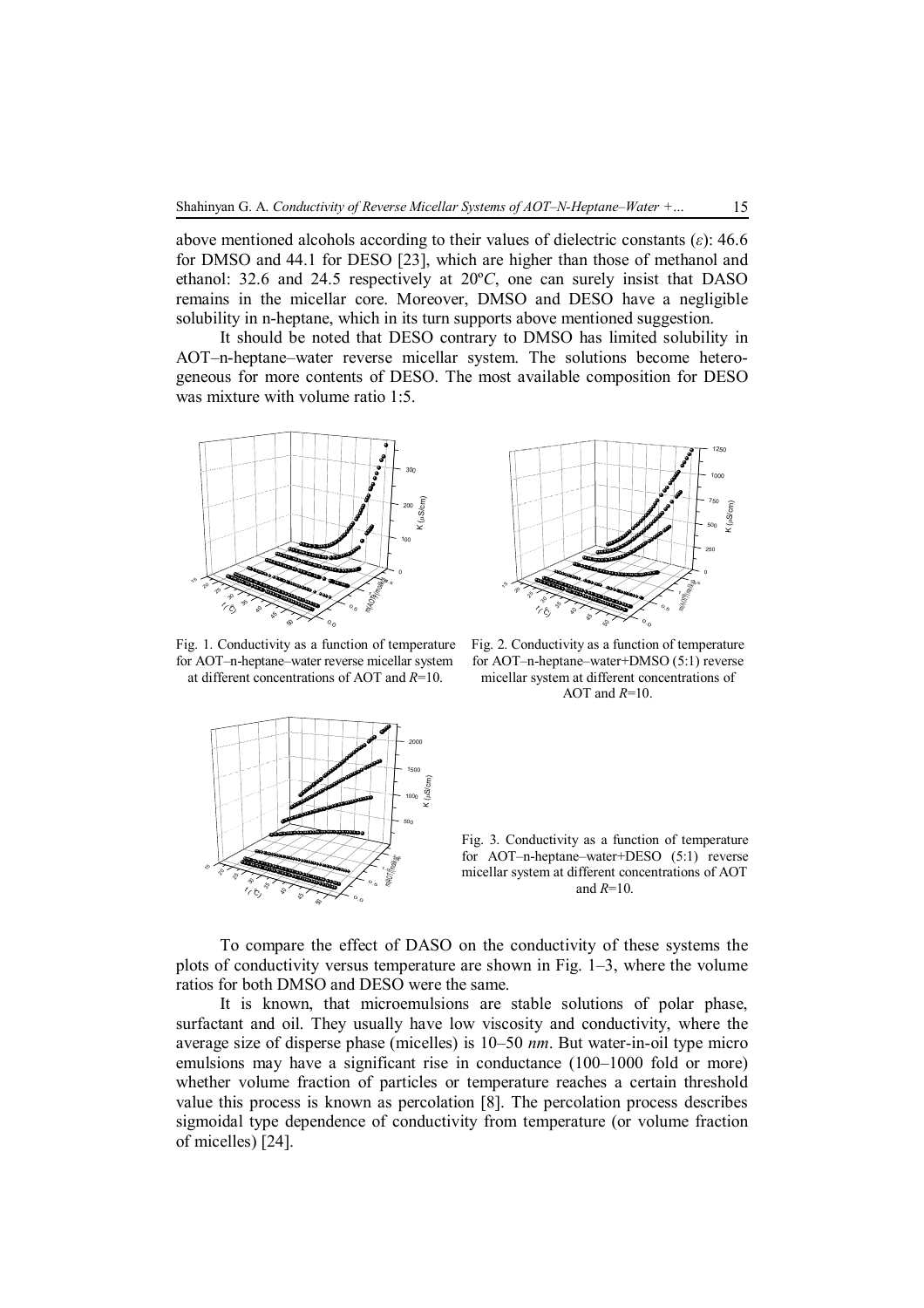From Fig. 1, 2 it can be seen, that at low concentrations of AOT and at given temperature range (until 1.275 *mol/kg* in absence of DMSO and until 0.956 *mol/kg*  in presence of DMSO) there is no percolation in the systems. Moreover, in presence of DMSO and with an increase of its concentration (figures not shown) the threshold percolation temperature decreases and the percolation becomes not clear, i.e. conductivity increases not sharp as in the case of water alone, but subtly. Fig. 3 shows, that percolation hinders in the case of DESO.

As it is known the electrical conductivity of microemulsions is caused by the motion of charged water droplets, when the temperature or volume fractions of water droplets are low [25, 26]. The ionization of neutral water droplets takes place due to charging mechanism, which is driven by spontaneous thermal fluctuations. According to this mechanism droplets approach each other, fuse to form a short-lived droplet dimer and then redisperse and during their fusion the content of water droplets exchanges. The main cause of observed conductivity in dilute microemulsions is the migration of charged droplets in an external electric field.

When the temperature or volume fraction of polar phase is higher, the clusterization process occurs and different transport mechanisms appear. Particularly charge hopping mechanism (surfactant hopping model) or formation of transient water channels cause a sharp increase in conductivity. According to the second mechanism, water droplets need to have an effective collision, fuse together, exchange the matter and then redisperse. Moreover, "hopping" mechanism of surfactant ion transfer has a minor contribution to the conductance and it is fusion-mass transfer-fission mechanism that is responsible for the sharp increase in conductivity [12, 14]. This process has been discussed as a percolation process and is caused by the motion of surfactant counter-ions ( $Na<sup>+</sup>$  ions) through water channels or by the movement of surfactant anions through connected clusters of water droplets. In its turn the last process promotes the clusterization process by opening the surfactant layers [11, 12].

The percolation process may be discussed as a transition from water-in-oil droplet like form to connected clusters of droplet like microstructure. The conductivity of reverse micellar systems of AOT is due to the motion of cations through temporary water channels formed by the fusion of droplets. The most important factors for determination of exchange rate of water molecules and ions during their collision are the rigidity of interface and attractive interactions between clusters [11]. The size and shape of micelles depend on the flexibility of interface of droplet, which is related to the molecular packing parameter (*P*) defined as

# $P = v_0 / a l_0$ ,

where  $v_0$  and  $l_0$  are the volume and chain length of surfactant, *a* is the area of head group at the interface of the hydrophilic core hydrophobic media. The lower is the value of *P*, the higher is flexibility of interface and thus percolation process will be facilitated [11, 27]. It is obvious, that  $v_0$  and  $l_0$  are the intrinsic properties of surfactant and are constant at given surfactant. Whereas *a* may be changed by modifying the solution conditions and, thus, *P* will be changed.

It is known that different types of additives may affect the percolation process and act as percolation-assistant or percolation-resistant. Their assistance is explained by the way of promoting the fusion of droplets, whereas resistance is modeled as blocking of fusion process [14].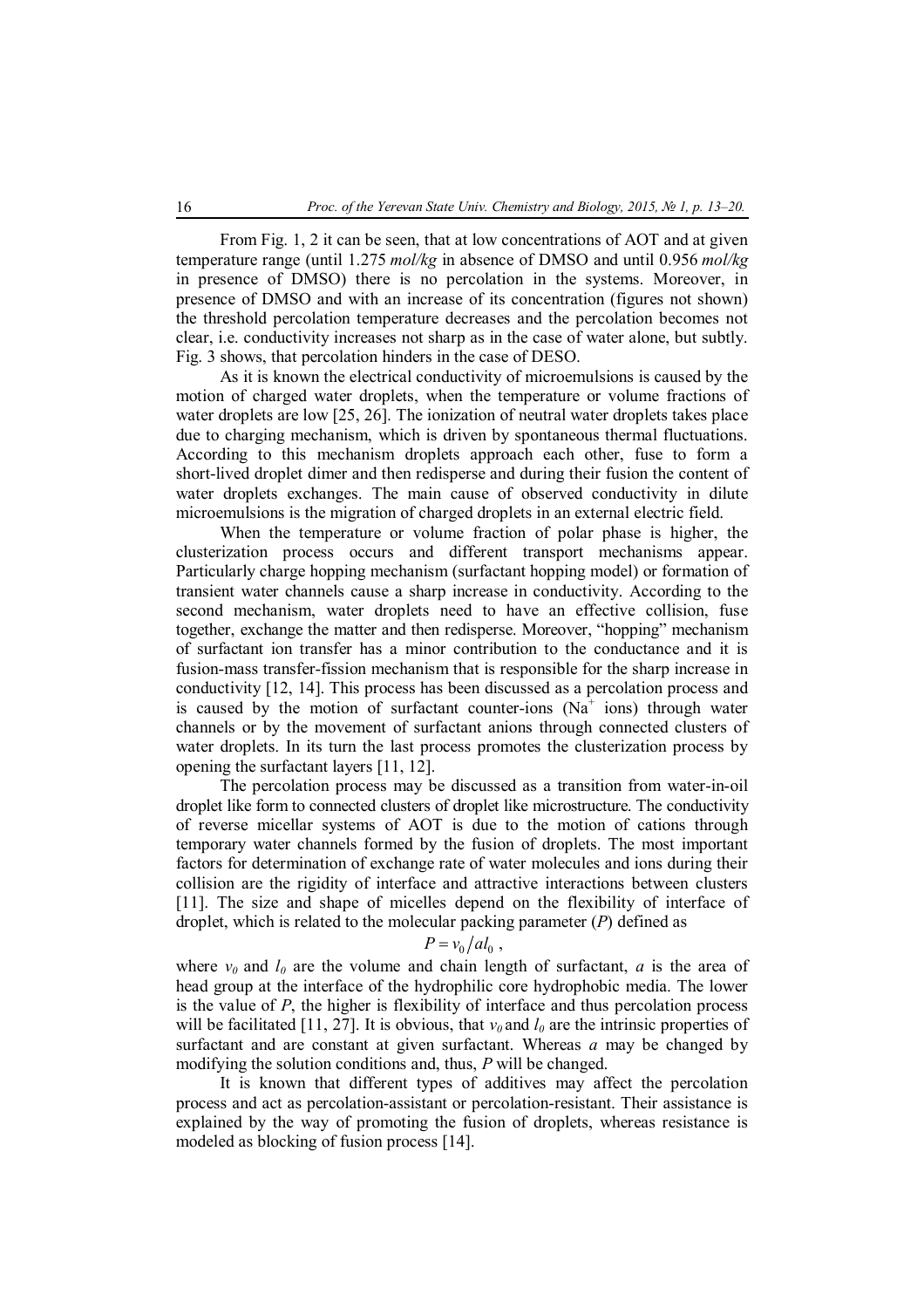From Fig. 1–3 it can be seen, that both DMSO and DESO have percolationresisting effect. In the case of DESO conductivity vs temperature curves do not show sigmoidal type dependence. However threshold percolation temperature  $(T_p)$ decreases in the presence of DMSO and with increase of its concentration. On the one hand, *Tp* should increase, as far as DMSO is considered as percolation-resisting additive, on the other hand, our previous study [28] shows, that with addition of DMSO and with an increase of its concentration the apparent molar volume of polar phase, i.e. the volume of micelles due to interactions existing inside the system increases. It makes micelles easily collide and fuse together and, thus, *Tp* decreases. As a result, the first effect is suppressed by the second and as a whole  $T_p$  decreases.

The percolation resisting effect of DMSO may be explained by the fact, that DMSO has a capacity to solubilize cation [29, 30]. In AOT based micellar system Na<sup>+</sup> operates as counter-ion and DMSO captures this ion. The formed complex of DMSO and Na<sup>+</sup> ions may penetrate into the interface deeply and, thus, increase the screening effect of the interface comparing with the absence of DMSO. As a result the area of polar groups *a* of surfactant decreases and packing parameter increases. This means that the rigidity of interface of micelles increases and as a result percolation hinders. This explanation is supported by the authors of [11], who explain the resisting effect of crown ethers in the same way. It follows from Fig. 3, that DESO acts as stronger percolation-resisting additive than DMSO. Therefore, it can be supposed that DESO captures cations (particularly  $\mathrm{Na}^+$  ions) stronger than DMSO.

The activation energy for percolation of conductance is determined according to Arrhenius equation [11, 14]:

$$
\kappa = A \exp(-E_p / RT) \quad \text{or} \quad \ln \kappa = \ln A - E_p / RT,
$$

where *A* is constant, *R* and *T* are gas constant and absolute temperature respectively,  $\kappa$  is conductivity.

The values of  $E_p$  can be obtained from the slope of  $\ln k$  vs  $1/T$ . The mentioned plot is depicted in Fig. 4 for AOT–n-heptane–water+DMSO (1:1) system. For the other systems the Figures are not shown in order to avoid the repetition and taking into account that for all the systems  $E_p$  determines in the same way.



Fig. 4. Plots of  $\ln \kappa$  vs  $1/T$  to evaluate  $E_p$  of AOT–n-heptane–water+DMSO (1:1) reverse micellar system at different [AOT] and *R*=10.

The activation energy has been determined from the slopes of the curves and together with the corr. coefficients are presented in Tab. 1 and 2. It should be mentioned that the observation of percolation at low concentrations of AOT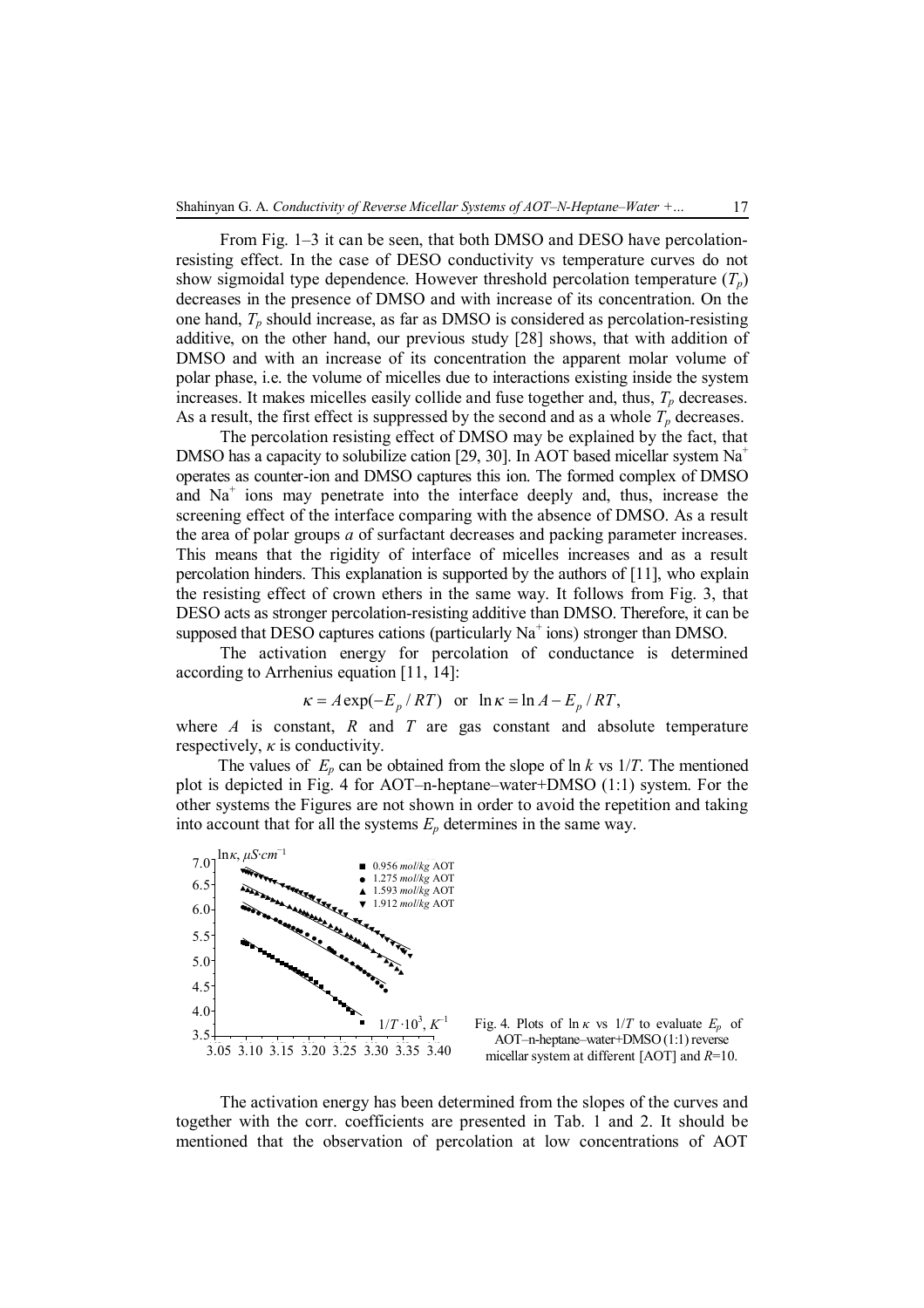requires higher temperatures, than are used in our work. This suggestion can be supported by the fact, that in the presence of DMSO, when threshold percolation temperature decreases, percolation process occurs at 0.956 *mol/kg* molal concentration of AOT, whereas in the case of pure water percolation is observed only at 1.275 *mol/kg*.

#### *T a b l e 1*

| $C_{\text{AOT}}$<br>mol/kg | $AOT-n-heptane-$<br>-water |                                                                                                                 | $AOT-n-heptane-$<br>-water+DMSO, 5:1 |        | AOT-n-heptane-<br>-water+DMSO, 3:1 |        | $AOT-n-heptane-$<br>-water+DMSO, 1:1 |        |
|----------------------------|----------------------------|-----------------------------------------------------------------------------------------------------------------|--------------------------------------|--------|------------------------------------|--------|--------------------------------------|--------|
|                            |                            | $E_p$ , kJ/mol corr. coeff. $E_p$ , kJ/mol corr. coeff. $E_p$ , kJ/mol corr. coeff. $E_p$ , kJ/mol corr. coeff. |                                      |        |                                    |        |                                      |        |
| 0.956                      |                            |                                                                                                                 | 103                                  | 0.9973 | 78                                 | 0.9936 | 67                                   | 0.9866 |
| 1.275                      | 160                        | 0.9939                                                                                                          | 82                                   | 0.9751 | 70                                 | 0.9839 | 59                                   | 0.9845 |
| 1.593                      | 146                        | 0.9982                                                                                                          | 74                                   | 0.9750 | 61                                 | 0.9865 | 53                                   | 0.9829 |
| 1.912                      | 112                        | 0.9919                                                                                                          | 67                                   | 0.9769 | 56                                 | 0.9838 | 51                                   | 0.9872 |

*Activation energy for percolation of conductance for AOT–n-heptane–water and AOT–n-heptane– –water+DMSO reverse micellar systems at different volume ratios of water+DMSO and R=10*

*T a b l e 2*

| $C_{\text{AOT}}$ |               | AOT-n-heptane-water |               | $AOT-n-heptane-$   | $AOT-n-heptane-$   |              |  |
|------------------|---------------|---------------------|---------------|--------------------|--------------------|--------------|--|
| mol/kg           |               |                     |               | $-water+DMSO(5:1)$ | $-water+DESO(5:1)$ |              |  |
|                  | $E_n, kJ/mol$ | corr. coeff.        | $E_p, kJ/mol$ | corr. coeff.       | $E_n, kJ/mol$      | corr. coeff. |  |
| 0.956            |               |                     | 103           | 0.9973             | 30                 | 0.9546       |  |
| 1.275            | 160           | 0.9939              | 82            | 0.9751             | 30                 | 0.9708       |  |
| 1.593            | 146           | 0.9982              | 74            | 0.9750             | 30                 | 0.9812       |  |
| 1.912            | 112           | 0.9919              | 67            | 0.9769             | 29                 | 0.9825       |  |

*Activation energy for percolation of conductance for AOT–n-heptane–water and AOT–n-heptane–water+DMSO (DESO) (5:1) reverse micellar systems at R=10*

As can be seen from Tab. 1 the activation energy for percolation is higher in the absence of DMSO. Authors of [14] have determined the activation energy for percolation of AOT–n-heptane–water system. The value of  $E_p$  was much higher comparing with our results. But one must take into account that in [14] all experiments were carried out at  $R=25$ , and as mentioned in [24]  $\Delta$ lg  $\kappa$  increases with increasing  $R$ , which means, that  $E_p$  also increases as it is calculated from the slope of ln *κ* vs 1/*T*.

Table 1 shows, that  $E_p$  decreases with the increase of DMSO concentration, i.e. in the presence of percolation-resisting additive activation energy is lower compared with water. But the similar results were obtained by the authors of [11, 14] for percolation-assisting and percolation-resisting additives. They considered that separation of the fused micelles was the rate determining step in dynamic percolation process. The additives that facilitate the aggregation of micelles may reduce  $T_p$ , but it is their fission that defines the magnitude of  $E_p$ .

It must be mentioned that AOT–n-heptane–water+DESO system does not produce percolation, but we have determined activation energy as  $E_p$  and the values are presented in Tab. 2. This quantity is not the activation energy of percolation, but we discuss it as activation energy for conductivity assuming that clusterization process also takes place in this system. The study that is carried out at present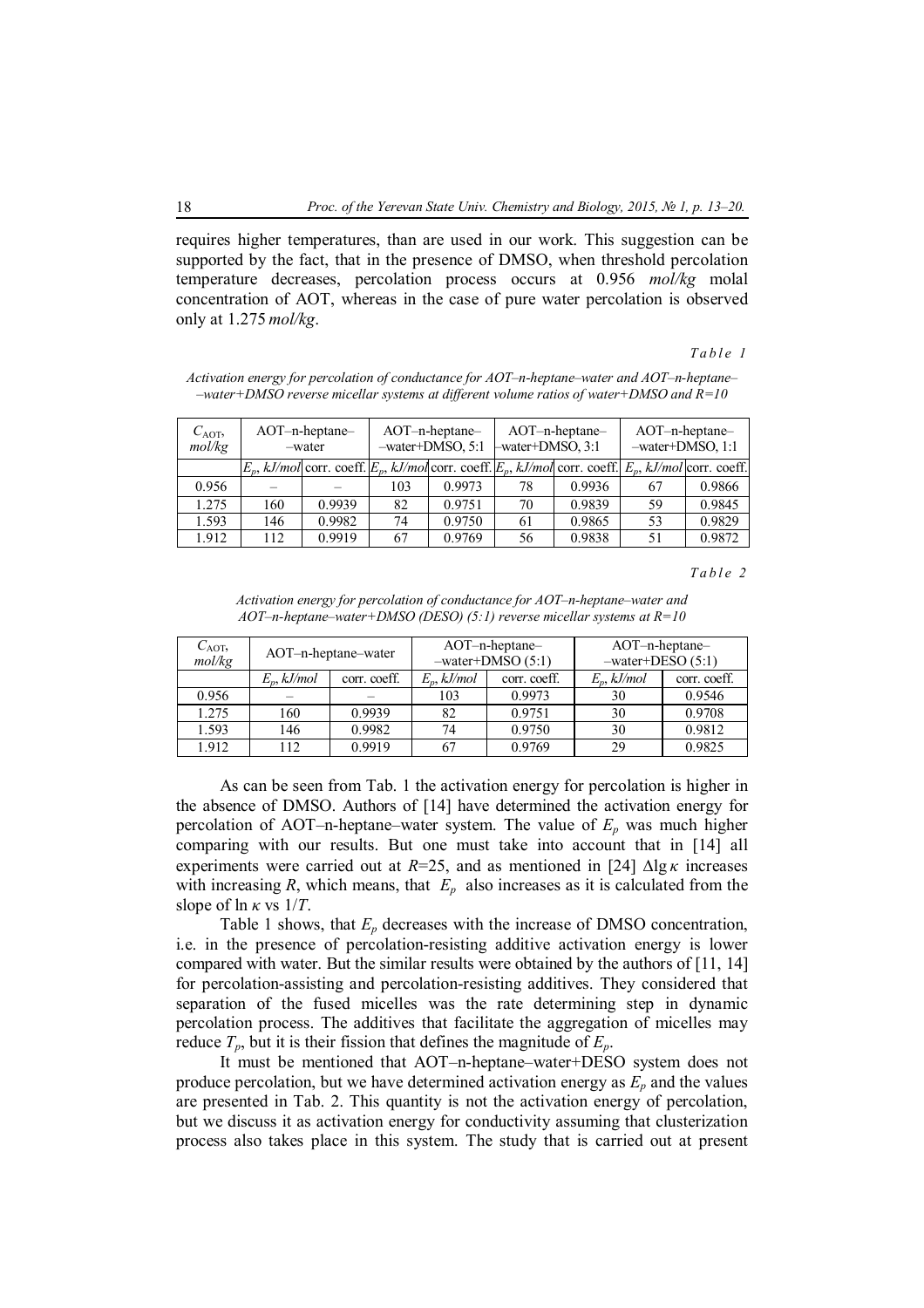shows, that in the case of DESO the apparent molar volume is higher than in case of DMSO, it means that with replacing DMSO by DESO the formation of aggregates takes place easier.

The low values of  $E_p$  may appear, because of strong interactions between water and DMSO (DESO) molecules [31, 32], which cause a weakening of rival polar phase-surfactant interactions and, hence, the fission of micellar aggregates takes place easier than in the case of pure water. In addition, the polarity inside micellar core decreases according to dielectric constant values of DMSO and DESO mentioned above, which in turn may simplify the separation of aggregates. Moreover it is also known that DESO+water interactions are stronger than DMSO+water interactions [32]. As a result, the fission of micellar aggregates requires less energy and *Ep* reaches its lowest value.

**Conclusion.** On the basis of conductivity results the effect of DMSO and DESO on percolation process of AOT–n-heptane–water reverse micellar system has been revealed. The threshold percolation temperature and activation energy for percolation in absence and presence of DASO have been evaluated. With the addition of DMSO (DESO) the percolation process is retarded and threshold percolation temperature decreases. The activation energy for percolation of conductance decreases with addition of DMSO and DESO. More appropriate mechanism for percolation phenomenon in AOT–n-heptane–water+DMSO (DESO) systems has been discussed.

*Received 28.10.2014*

### **REFERENCES**

- 1. **Maitra A., Patanjali P.K.** Reverse Micelle as Membrane Mimetic Agent. A Study of Cholesterol Solubilization in Water-Aerosol OT-Isooctane System. // Surf. Solut., 1986, v. 5, p. 581–590.
- 2. **Prazeres D.M.F., Garcia F.A.P., Cabral J.M.S.** Continuous Lipolysis in a Reversed Micellar Membrane Bioreactor. **//** Bioprocess Eng., 1994, v. 10, p. 21–27.
- 3. **Pileni M.P.** Reverse Micelles As Microreactors. // J. Phys. Chem., 1993, v. 97, p. 6961–6973.
- 4. **Pandey A., Pandey A.** Reverse Micelles as Suitable Microreactor for Increased Biohydrogen Production. **//** Int. J. Hydrogen Energ., 2008, v. 33, p. 273–278.
- 5. **Pileni M.P.** Reverse Micelles Used as Templates: A New Understanding in Nanocrystal Growth. // J. Exp. Nanosci., 2006, v. 1, p. 13–27.
- 6. **Jiang J., He Y., Wan L., Cui Z., Cui Z., Jessop P.G.** Synthesis of CdS Nanoparticles in Switchable Surfactant Reverse Micelles. // Chem. Commun., 2013, v. 49, p. 1912–1914.
- 7. **Liu D., Ma J., Cheng H., Zhao Z.** Investigation on the Conductivity and Microstructure of AOT/Non-ionic Surfactants/Water/n-Heptane Mixed Reverse Micelles. // Colloid Surface A, 1998, v. 135, p. 157–164.
- 8. **Moulik S.P., Ray S.** Thermodynamics of Clustering of Droplets in Water/AOT/Heptane Microemulsion. // Pure Appl. Chem., 1994, v. 66, p. 521–525.
- 9. **Garca-Ro L., Hervs P., Mejuto J.C., Rodrguez-Dafonte P.** Nitrosation Reactions in Water/AOT/Xylene Microemulsions. **//** Ind. Eng. Chem. Res., 2006, v. 45, p. 600–606.
- 10. **Kim M.W., Huang J.S.** Percolationlike Phenomena in Oil-continuous Microemulsions. // Phys. Rev. A, 1986, v. 34, p. 719–722.
- 11. **Paul B.K., Mitra R.K.** Conductivity of Reverse Micellar Systems of Water/AOT + Brij-56 or Brij-58/IPM and Their Percolation under Varied Concentrations of Amphiphiles and Different Additives. // Colloid Surface A, 2006, v. 273, p. 129–140.